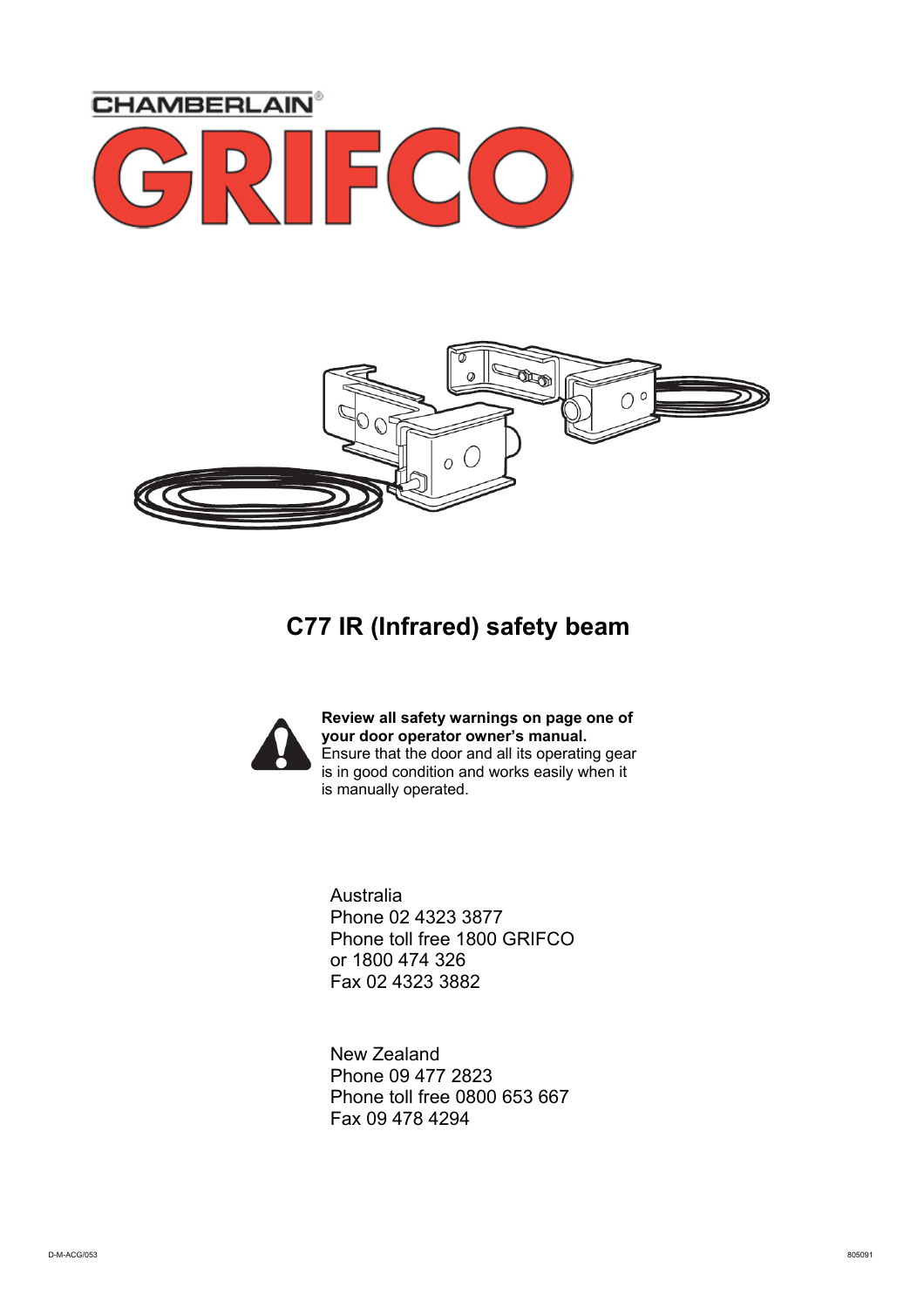Figures 1, 2 and 3 show recommended assembly of bracket(s) and "C" wrap based on the wall installation of the sensors on each side of the opening or on the door guides.

Figure 4 shows variations which may fit your installation requirements better. Make sure the wraps and brackets are aligned so the sensors will face each other across the opening.



# **WARNING**

Operation of commercial doors by laymen in areas where small children may be present, must comply with the entrapment protection requirements of IEC 60335-2-103. Such entrapment protection is likely to consist of 1 x safety bump edge, and typically 2 x IR beams set to detect 100mm and 650mm height obstructions at any position along the doors leading edge, installed to comply with IEC 60335-2-103.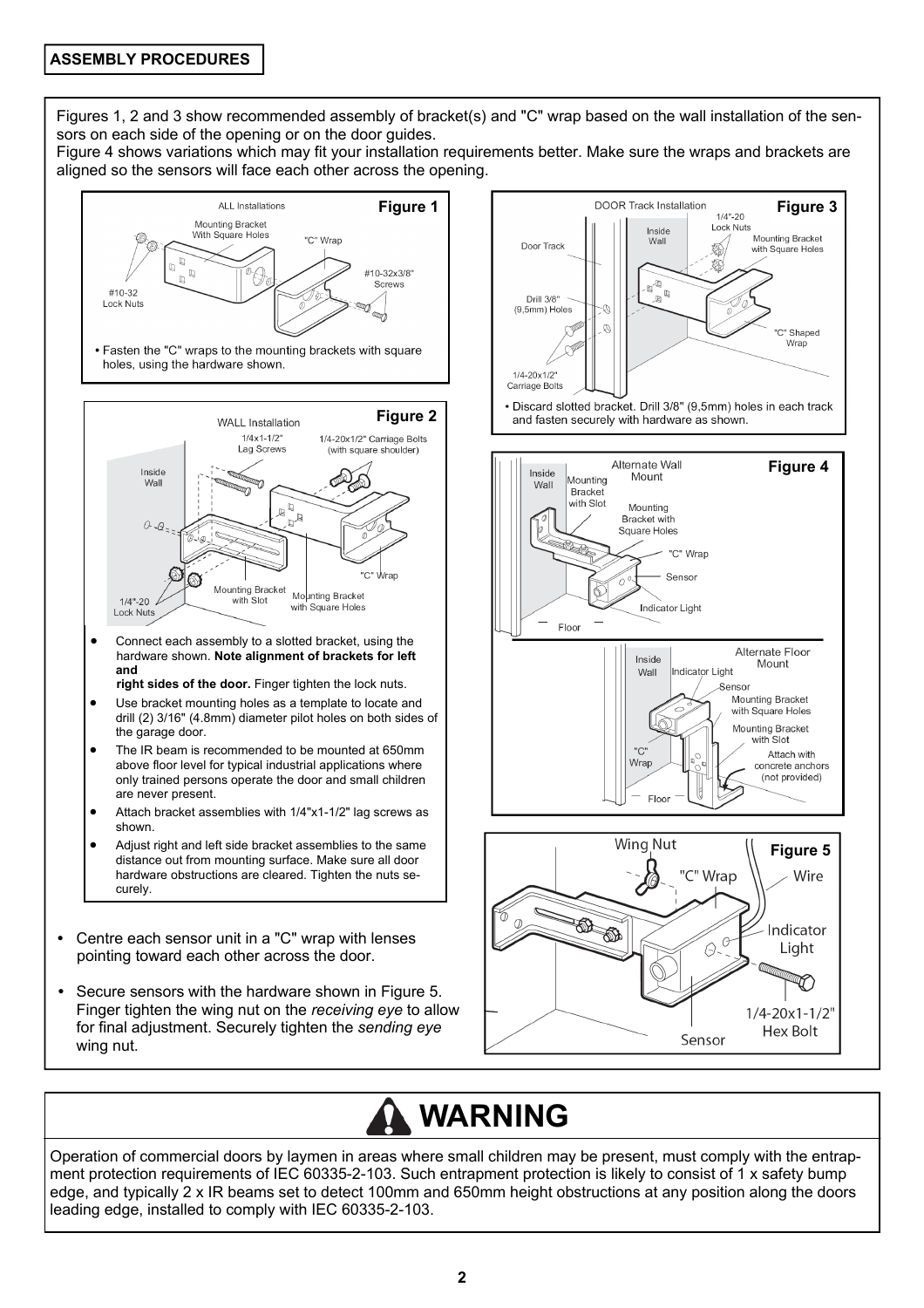# **WARNING**

Do not place hands or tools near the operator when power is on or when testing controls or safety devices. Always disconnect power before servicing or adjusting the operator.

**1.** Run wires from both sensors to the MCB (Main Control **Figure 6**  Board). **2.** Connect both sets of wires to the operator terminals in the lower right corner of the MCB (Figure 6): **•** White wire with black strip connects to **IR** (**BLK**) terminal  $\overline{2}$ 좀 **•** White (only) wire connects to **IN** terminal 3  $\overline{2}$ The red indicator lights in both the sending and receiving  $\overline{2}$  $\frac{1}{5}$ eyes will *glow* if wiring connections and alignment are cor- $\tilde{\mathbf{x}}$ rect. If the indicator lights are *blinking* (and the infrared beam is not obstructed), alignment is required: 24VAC 24VA ∶∥brk **DHMS** 19999 <u>ro (lo (lo (l</u>  $\overline{\mathbb{T}^\circ}$ ਨੋਿπਨ  $\bigcirc$   $\bigcirc$   $\bigcirc$ **•** Loosen the receiving eye wing nut to allow slight rotation AUX OUT RSU **IR IN** .<br>BUMP of unit. Adjust sensor vertically and/or horizontally until the red indicator light *glows***.**  When indicator lights are glowing on both units, tighten the wing nut in the receiving eye unit. **3.** Adjust the DIP switches to suit desired behaviour (refer right). **Desired Behaviour** DIP<sub>1</sub> DIP<sub>2</sub> Latch Up / Inch Down ON OFF Latch Up / Latch Down ON ON

### **WARNING**

After the installation a final test of the full function of the system and where present the full function of the safety devices must be done.

### **TROUBLESHOOTING**

1. If the sending eye or receiving eye indicator light does not glow after installation, check for:

- Electric power to the operator
- A short in the IR wires
- Incorrect wiring between sensors and operator
- An open wire, (wire break)

2. If both sensors are blinking, realign or remove obstruction.

3. If the sensors are damaged and cannot be repaired, the door can be closed with the manual hand chain.